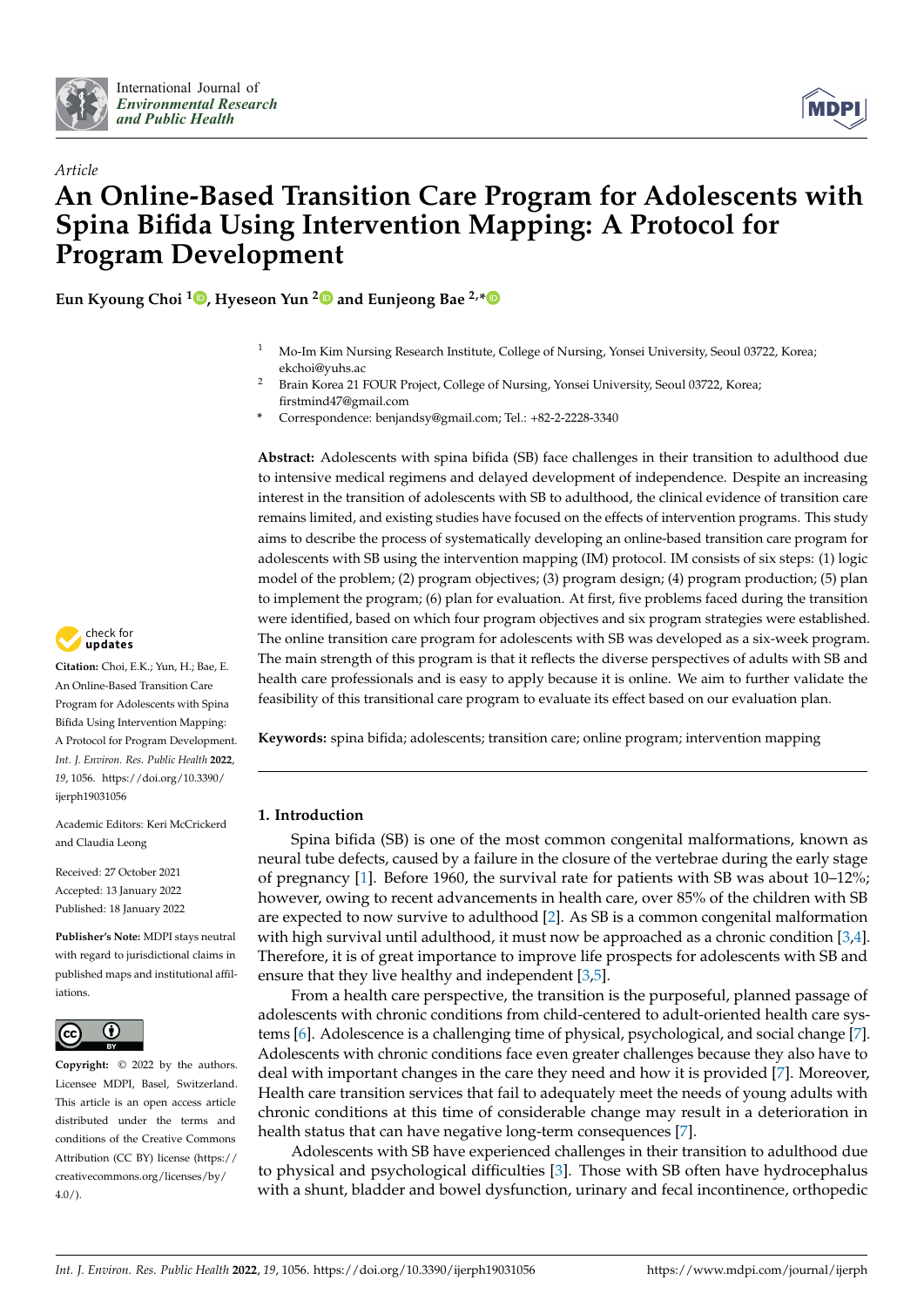deformities, motor difficulties, and pressure sores [\[1,](#page-10-0)[6,](#page-10-5)[8\]](#page-10-7). Because these physical difficulties constitute an important trigger of psychological difficulties [\[9,](#page-10-8)[10\]](#page-10-9), adolescents with SB also experience psychosocial difficulties such as depression, a decreased quality of life, anxiety, and social immaturity [\[11](#page-10-10)[–13\]](#page-10-11). Additionally, adolescents with SB also encounter challenges in achieving their adulthood milestones, including education, employment, and romantic relationships [\[14\]](#page-10-12).

Individuals with SB need to manage their complex treatment regimen throughout their lives, which includes regular hospital visits, clean intermittent catheterization (CIC), bowel management, skin checks, shunt monitoring, and the use of various orthopedic devices [\[2,](#page-10-1)[15\]](#page-10-13). Adolescence is a key developmental stage during one's course of life [\[16\]](#page-10-14). In particular, the responsibility of care is shifted from parents to young adolescents with chronic conditions; however, in the case of SB, the shift to autonomy is delayed, thereby increasing the challenges faced during the transition from adolescence [\[5,](#page-10-4)[17\]](#page-10-15). Unfortunately, adolescents with SB are less likely to be ready for the transition than adolescents with or without other chronic conditions such as type 1 diabetes and Turner syndrome [\[18\]](#page-10-16). If the patients do not smoothly transition to adulthood, inadequate self-care can lead to increased hospitalization and serious complications, such as kidney transplantation [\[19](#page-10-17)[,20\]](#page-10-18). Due to the increasing interest in the transition of adolescents with chronic conditions to adulthood, research on the development and evaluation of transition programs for SB has been actively conducted since 2010 [\[21–](#page-10-19)[24\]](#page-10-20). Despite an established consensus about the importance and need for the transition care program for adolescents with SB, clinical evidence for care during this transition remains limited [\[25\]](#page-10-21). Transition care programs should support adolescents in their broader transition to adulthood, including personal, social education, and vocational needs, not just their medical needs [\[26\]](#page-11-0). However, most transition care programs focus on disease management [\[22,](#page-10-22)[25,](#page-10-21)[26\]](#page-11-0). Adolescents with SB need to develop goals related to health care and for potential higher educational and vocational plans with other long-term plans [\[27\]](#page-11-1); therefore, an integrated transition management program that includes these aspects is needed. Moreover, all existing studies have focused on the effects of the interventions, and it is difficult to find studies that systematically present the process of program development [\[21](#page-10-19)[–24\]](#page-10-20). In other words, there is currently a lack of information on the development process, content, and structure of transition care programs, including comprehensive content for SB. To address these concerns, we provided a detailed methodological description of the process of developing the transition care program using the intervention mapping (IM) method.

IM is a systematic process for developing theory-, evidence-, and practice-based programs [\[28\]](#page-11-2). It aims to provide guidelines for effective decision-making during the development of an intervention by integrating theory, empirical findings, and information from the target population [\[28\]](#page-11-2). Therefore, developing the transition care program for adolescents with SB according to the IM method might provide guidelines based on empirical evidence and theory to clinical practice. To further facilitate these predicted positive results, we planned to engage with experts (multidisciplinary panel) who have rich clinical practice experience in the program development. IM has been applied extensively to develop complex promotion programs for health-related behavior [\[28–](#page-11-2)[31\]](#page-11-3). More recently, several previous studies have suggested that IM offers a process to develop an intervention focused on the health of children and adolescents [\[28,](#page-11-2)[29,](#page-11-4)[31\]](#page-11-3). In summary, if the process of developing a transition care program is presented systematically and in detail, it could enable health care professionals to use that information as fundamental data to apply tailored transition care programs based on the environment and characteristics of various clinical settings and communities.

Among the theoretical frameworks explaining the transition of adolescents with SB, the Life Course Model is considered as providing a useful basis [\[3,](#page-10-2)[16,](#page-10-14)[32\]](#page-11-5). The Life Course Model was laid out developmentally, from preschool and continuing through school-age, and adolescence and young adults. This model provides specific guidance on how to prepare for the transition and manage them in each developmental stage.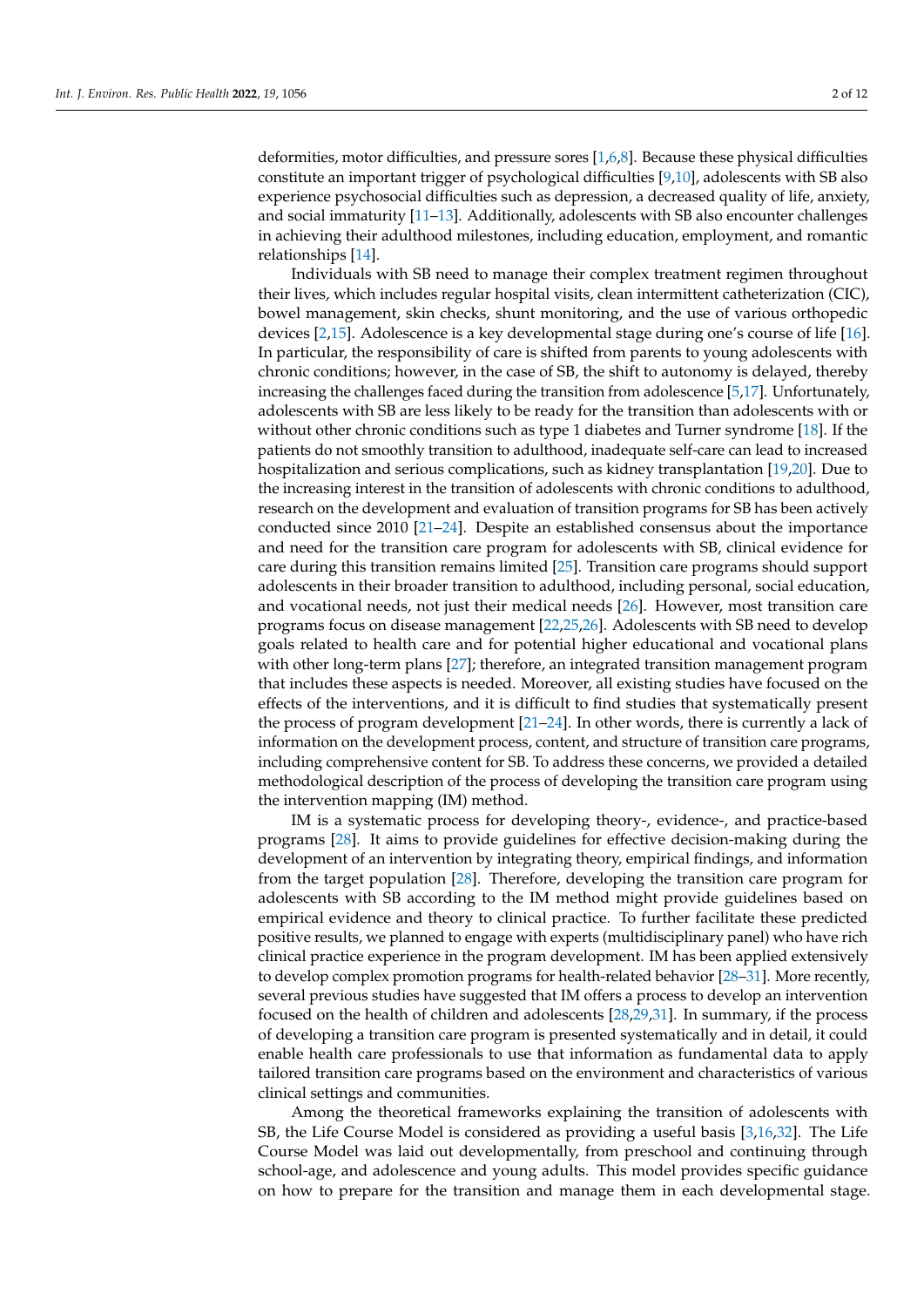This model also consists of three domains: self-management/health (self-care), personal and social relationships, and education/employment [\[16](#page-10-14)[,32\]](#page-11-5). Based on this model, we planned to develop programs considering the three domains that should be carried out in adolescence [\[32\]](#page-11-5). Furthermore, in the Life Course Model, as the family factor also influences the transition [\[32\]](#page-11-5), it was considered to involve parents in the program.

Considering the COVID-19 pandemic, developing an online-based transition care program for adolescents with SB would be especially useful. Therefore, this study aimed to describe the process of systematically developing an online-based transition care program for adolescents with SB using the IM protocol.

## **2. Materials and Methods**

IM consists of six steps, and each step is built on the decisions and results obtained from the preceding step [\[33\]](#page-11-6). The six steps are as follows: (1) logic model of the problem; (2) program objectives (logic model of change); (3) program design; (4) program production; (5) plan to implement the program; and (6) plan for evaluation. We recruited a multidisciplinary panel of four young adults with SB (19–25 years), two pediatric urologists, two pediatric nurse practitioners, and a pediatric orthopedist to develop the online-based transition care program.

#### *2.1. Step 1: Logic Model of the Problem*

To identify the problems related to transition, we conducted a systematic review [\[25\]](#page-10-21), a need assessment [\[3\]](#page-10-2), and a discussion with the multidisciplinary panel. First, for conducting a systematic review of transition programs for adolescents with SB [\[25\]](#page-10-21), we performed a search on PubMed, Web of Science, CINAHL, and PsycINFO databases for studies published from January 2010 to June 2019. The search terms were ("adolescent\*" or "youth" or "young adult\*" or "teen\*" or "adolescent" or "young adult") AND ("spina bifida" or "myelomeningocele" or "spinal dysraphism" or "myelomeningocele" or "spinal dysraphism") AND ("transition\*" or "transfer\*" or "continuity of care" or "continuity of patient care"). After excluding the studies according to the criteria, i.e., peer-reviewed journals and English language, we ultimately analyzed eight out of 218 studies. Additionally, additional literature reviews were conducted as required by the research team.

Second, we conducted a cross-sectional study [\[3\]](#page-10-2) to explore the educational need of adolescents with SB from January 2020 to January 2021. Finally, a total of 108 adolescents and young adults with SB aged 13–25 years were included in the final analysis. The research team developed the questionnaires to evaluate the educational needs of young adults with SB transitioning to adulthood based on previous studies on the assessment of transition needs of these individuals [\[2](#page-10-1)[,34](#page-11-7)[,35\]](#page-11-8). The questionnaires consisted of six domains: the system of care (four items), the psychological context for self-management (six items), neurosurgery (two items), orthopedics and physical activity (two items), urology and sexual health (six items), and specific health issues including bowel management, skin damage prevention, puberty, and nutrition (six items). Lastly, the needs and contents of the transition care program were outlined through discussions with the multidisciplinary panel. The results of the systematic review and needs assessment are presented in other articles [\[3,](#page-10-2)[25\]](#page-10-21).

#### *2.2. Step 2: Program Objectives (Logic Model of Change)*

We organized the objectives of the program to indicate which behaviors needed to be changed or achieved. After selecting the problems related to the transition in the first step, we conducted an additional literature review for establishing the program objectives. Finally, in step 2, the program objectives and rough contents of the transition care program were specified.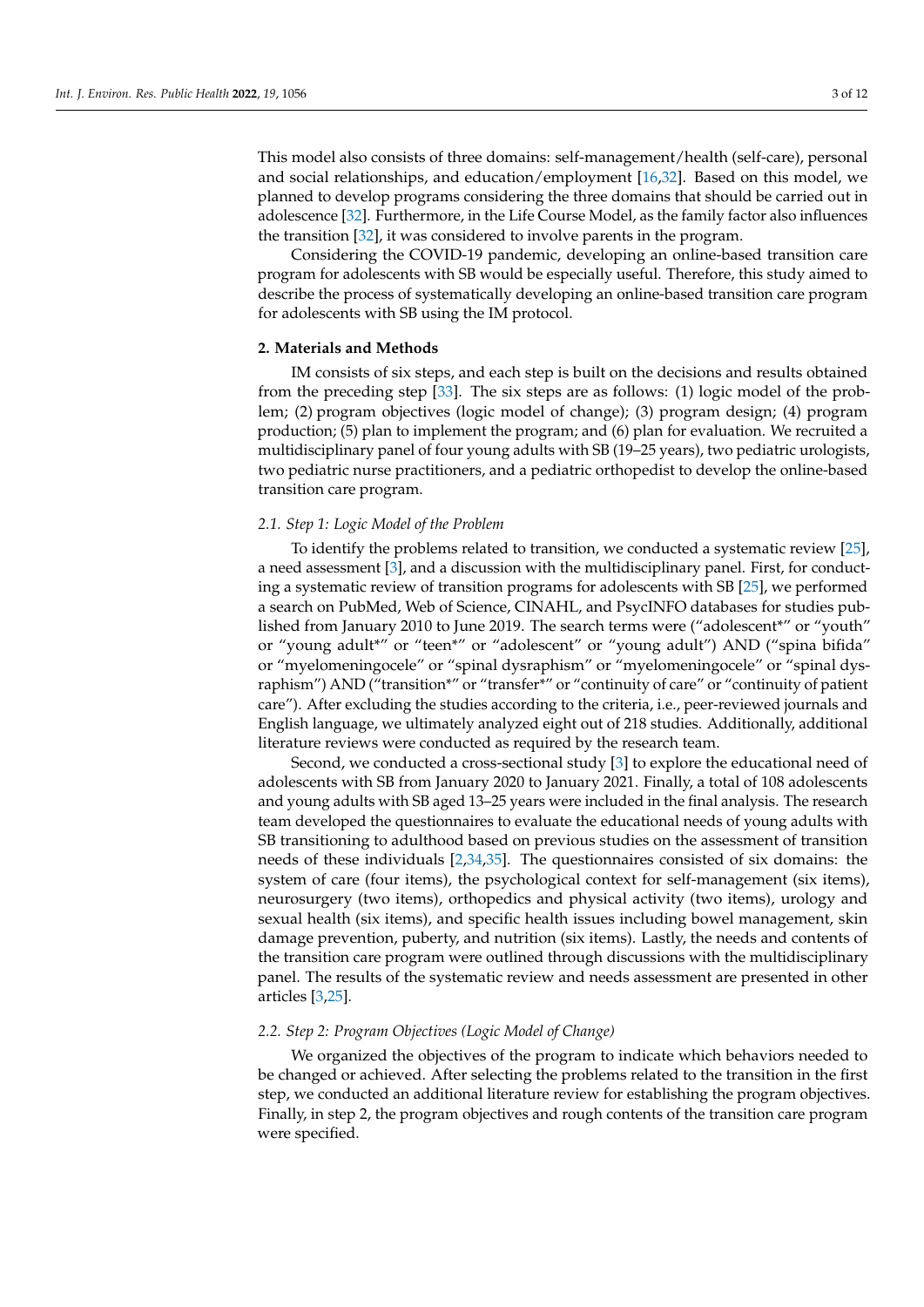## *2.3. Step 3: Program Design*

The program was conceptualized and designed in this step. The research team established the theoretical framework and components of the program. We integrated the information acquired from previous steps, i.e., the literature review and researchers' discussions, and used it to construct the transition educational program. This theoretical framework guided us to better understand the problems faced during the transition, to optimize factors that promote transition readiness, and to suggest solutions and outcomes.

## *2.4. Step 4: Program Production*

In this step, we determined the details of the topics, scope order, and sequence of the transition care program. Performance and implementation strategies were selected based on the discussion among the research team to ensure more effective delivery methods.

# *2.5. Step 5: Plan to Implement the Program*

We developed a plan to apply specific methods in the program and discussed the barriers and facilitators of the program. In regard to the educational aspect of this program, we obtained expert advice from three pediatric nurse practitioners and two social workers. The researcher team then worked with the experts to create lecture materials based on the contents of the program. We used animated content that described the transition of adolescents with SB from adolescence to adulthood to increase the participants' understanding of this transition and to generate interest in the program.

## *2.6. Step 6: Plan for Evaluation*

We developed an evaluation plan by finalizing the study design, main concepts, and methods for evaluating the program's effectiveness. A group of experts conducted the content validity index (CVI) for evaluating the program's validity. A checklist was developed to assess the level of transition for adolescents with SB, and the CVI was assessed by the multidisciplinary panel. In addition, the template of the individual transition plan was modified based on previous research [\[36\]](#page-11-9) to establish individual transition goals.

## **3. Results**

### *3.1. Step 1: Logic Model of the Problem (Needs Assessment)*

Based on the systematic review [\[25\]](#page-10-21) and need assessment [\[3\]](#page-10-2) on the transition program, the needs were identified for an intervention that aims to support the transition process among adolescents with SB. Through the systematic review on transition programs for adolescents with SB [\[25\]](#page-10-21), we found that the characteristics of participants and intervention strategies were the main components of the transition care program. Therefore, we decided to establish an individual transition plan by taking into account the clinical and general characteristics of the participants.

From a needs assessment study [\[3\]](#page-10-2), adolescents with SB required further education in a few areas, namely "health insurance system", "SB related urinary system diseases management", "SB related nervous system symptoms", and "self-catheterization management." Additionally, in a previous study, "catheterization", "bowel program", "skin care", "medication", "exercise", and "setting up health care appointments" were the tasks that had to be transferred from the parents to the adolescents with SB during the transition period [\[5\]](#page-10-4). Following this, discussions with the multidisciplinary panel were conducted based on the literature review results and the needs assessment of transition care programs for adolescents with SB. Finally, five general problems affecting the transition of adolescents with SB were: (1) health care issues (understanding SB, medication, bowel management, urological health, neurological health, orthopedic health, and sexual health); (2) medical treatment-related issues (health insurance system and management of health care-related appointments); (3) daily and school life; (4) relationship with family members; and (5) preparing for the future (career) (Table [1\)](#page-4-0). Through Step 1 of IM, the broad program goal was set to improve the transition readiness for adolescents with SB.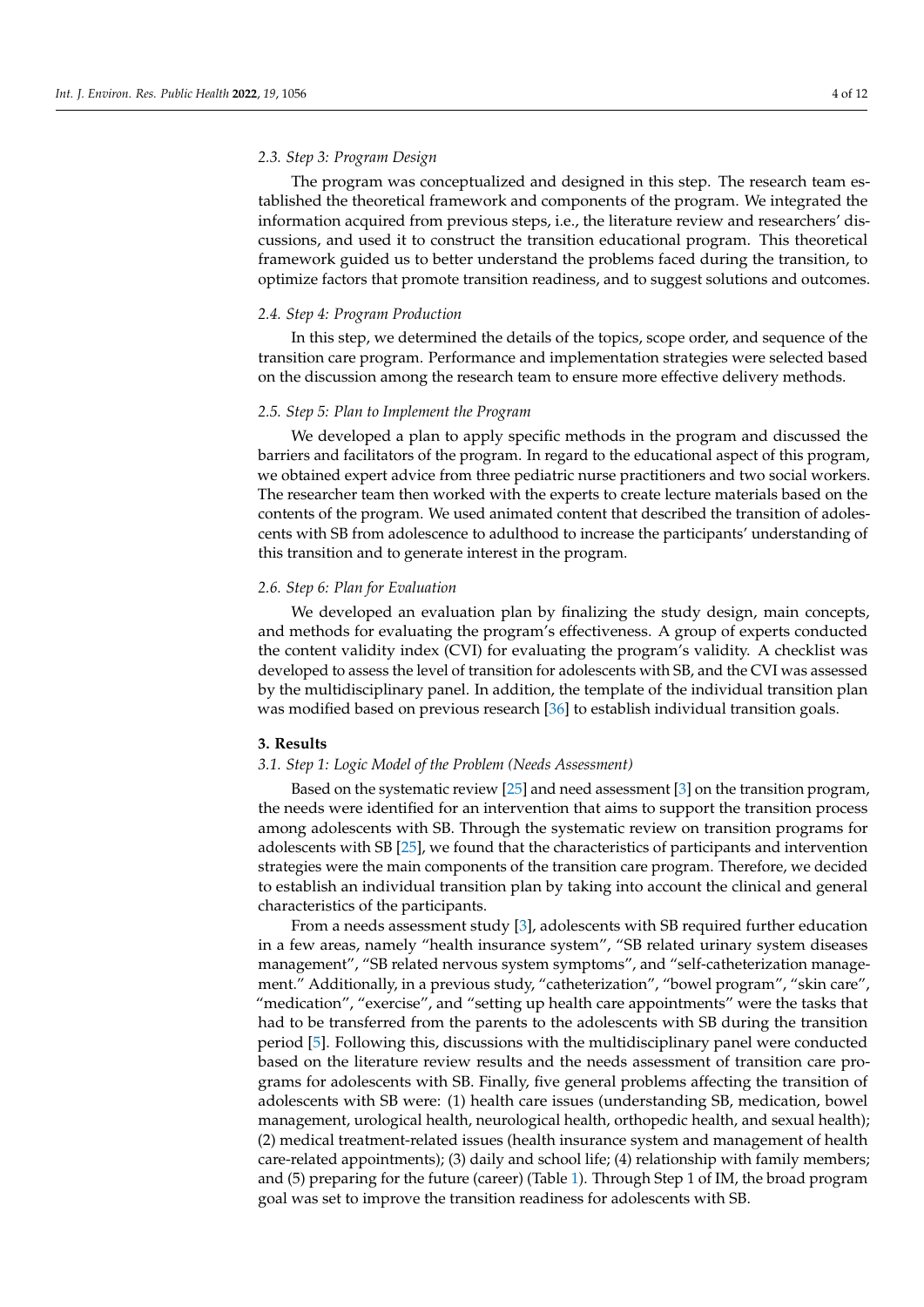| <b>Problems of Transition</b>                                                                                                                                                                                                                                                                                                                                                                                                                                                                                                                                                  | <b>Program Objectives</b>                                                                                                                                                                                       | <b>Program Strategies</b>                                                                                                                                                                                                                                                                                                                                                                                         |
|--------------------------------------------------------------------------------------------------------------------------------------------------------------------------------------------------------------------------------------------------------------------------------------------------------------------------------------------------------------------------------------------------------------------------------------------------------------------------------------------------------------------------------------------------------------------------------|-----------------------------------------------------------------------------------------------------------------------------------------------------------------------------------------------------------------|-------------------------------------------------------------------------------------------------------------------------------------------------------------------------------------------------------------------------------------------------------------------------------------------------------------------------------------------------------------------------------------------------------------------|
| Health care issues<br>Understanding SB<br>$\overline{\phantom{a}}$<br>Medication<br>$\overline{\phantom{a}}$<br>Bowel management<br>$\overline{\phantom{0}}$<br>Urological health<br>$\overline{\phantom{a}}$<br>Neurological health<br>$\overline{a}$<br>Orthopedic health<br>$\overline{\phantom{0}}$<br>Sexual health<br>Medical treatment-related issues<br>Health insurance system<br>$\overline{\phantom{a}}$<br>Management of health<br>٠<br>care-related appointment<br>Daily and school life<br>Relationship with family members<br>Preparing for the future (career) | Establishing the initiative in<br>self-health care<br>Redefining relationship with<br>friends and family<br>Preparing for independence<br>within the family<br>Exploring educational courses<br>and occupations | Assessing the participants'<br>characteristics and level<br>of transition<br>Setting the individual<br>$\bullet$<br>transition plans<br>Providing information about<br>$\bullet$<br>self-health care<br>Sharing their worries caused by SB<br>$\bullet$<br>Mentoring program to motivate for<br>$\bullet$<br>the successful transition and future<br>Increasing family involvement in<br>$\bullet$<br>the program |

<span id="page-4-0"></span>**Table 1.** The problems of transition, program objectives, and program strategies.

SB = spina bifida.

#### *3.2. Step 2: Program Objectives (Logic Model of Change)*

At first, the research team created a mind map to visualize the goals to be achieved during the transition by referring to a previous study [\[37\]](#page-11-10). The goals were as follows: (1) taking care of their own health; (2) getting along well with family and friends; and (3) finding the right school and jobs (Supplementary File S1). Based on the mind map and step 1 of IM, we received advice from the multidisciplinary panel to make the program objectives more concrete. Finally, four program objectives were selected (Table [1\)](#page-4-0), which were as follows: (1) establishing the initiative in self-health care; (2) redefining relationships with friends and family; (3) preparing for independence within the family; (4) exploring educational courses and occupations. Finally, six program strategies were established to achieve the program objectives. The six program strategies were (Table [1\)](#page-4-0): (1) assessing the participants' characteristics and transition to establish the transition plans; (2) setting the individual transition plans according to the characteristics and transition level of participants through online counseling for each family; (3) providing information about self-health care through online education program taught by health care experts; (4) sharing their worries and issues caused by SB and finding solutions through online discussion; (5) mentoring program to motivate adolescents with SB for successful transition and future; (6) involving parents in family counseling to sharing their children's transition levels and set and evaluate transition plans together.

#### *3.3. Step 3: Program Design*

We selected the Life Course Model for SB [\[32\]](#page-11-5) as the framework of the transition care program. The Life Course Model suggests that it is necessary to prepare for the transition during the developmental stage in the major life areas of self-management/health (selfcare), personal and social relationships, and education/employment (major life areas). Moreover, family, environmental, and personal factors can influence the transition process. In particular, the Life Course Model strongly emphasizes the need for "taking the lead on managing primary and secondary conditions", "friendship and independence within the family", and "exploring education and career options for meaningful occupation" for the transition of adolescents with SB. According to the Life Course Model, we hypothesized that the transition care program would lead to a successful transition by affecting the domains of self-management/health (self-health care initiative), personal and social relationships (redefining relationships with friends and family), preparing for independence within the family, and education/employment (exploring educational and occupational opportunities) (Figure [1\)](#page-5-0).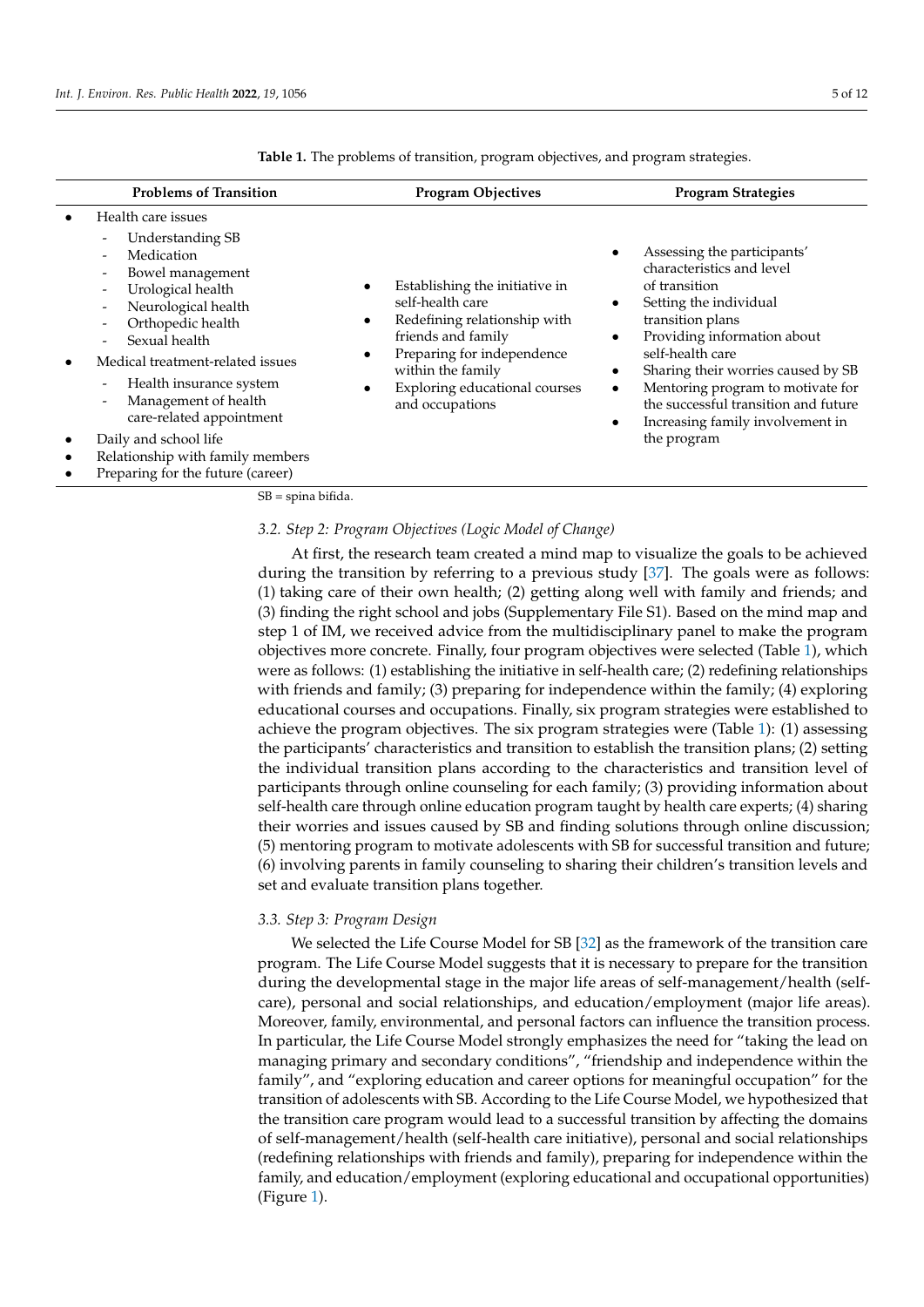<span id="page-5-0"></span>

**Figure 1.** The framework of the transition care program.

In the Life Course Model, self-management includes discrete functional domains related to bladder and bowel management, mobility, skin integrity, sexuality [\[16,](#page-10-14)[32\]](#page-11-5). Therefore, health care professionals will give health education to improve self-management knowledge, including these contents, and an animation about the transition will be provided to adolescents with SB to help better understand the transition concept. Since the Life Course Model emphasizes goal setting for self-management and the role of the family in the transition process [\[16\]](#page-10-14), self-management goals will be established and evaluated through counseling with parents. The personal and social relationship domains include the personal development of adolescents with SB, as well as their relationship with family, friends, and romantic partners [\[16\]](#page-10-14). For personal and social relationships, adolescents with SB will share sincere stories about personal relationships and give solutions to each other through group discussion. Lastly, the Life Course Model suggests a mentoring program for adolescents with SB by adults with SB. Thus, we planned a mentoring program about education courses and occupational opportunities with adults with SB.

#### *3.4. Step 4: Program Production*

The online transition care program for adolescents with SB was developed as a sixweek program (Table [2\)](#page-6-0). The program will be conducted every week with real-time participation on Zoom, and each session will be 60–100 min long. The intervention will involve multiple teaching methods (including a lecture and discussion), as well as roleplaying and group activities (sharing experiences and finding a solution).

In the first session, adolescents and their parents (caregivers) will be individually interviewed, and the transition program will be introduced through animation. Following this, the degree of transition of each participant will be assessed, and the individual transition plans and goals will be established through discussion with the participants and their parents. Sessions 2–5 would consist of group activities. In the second session, lectures on neurological health, including the general understanding of SB, and orthopedics health, including awareness on skincare, will be provided. After that, we aim to provide time for questions and answers related to the topic and hold group counseling for cognitive behavioral motivation (CBM) related to relationships with family members. After a lecture on voiding and bowel management in SB, a question-and-answer session will be conducted in the third session. Then, group counseling on CBM related to relationships with friends will be conducted. In the fourth session, sexuality education specific to the general population and to those with SB will be conducted, and CBM group counseling will be held, focused on school experiences, and potential solutions will be discussed. In the fifth session, a lecture on the health care system will be conducted, including making hospital appointments and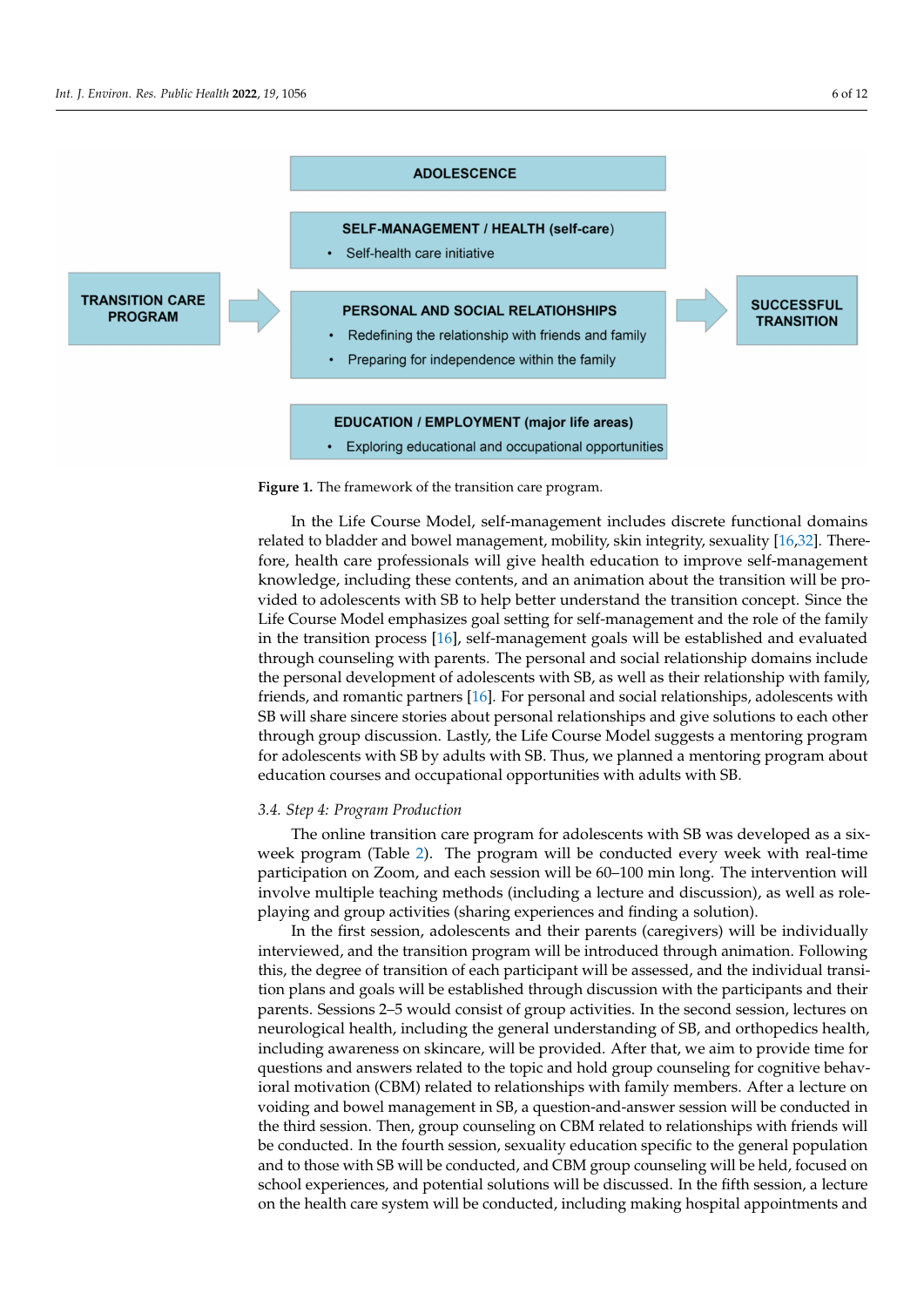insurance-related information. Next, we will invite an adult mentor with SB to share their experiences at school (relationship with others) and to provide career-related tips. The sixth session will proceed similar to the first session. After evaluating the degree of transition after the program, the degree of implementation of the individual transition plans and goals will be evaluated. We also aim to discuss long-term transition goals within the family.

| Session<br>(Time)                      | Contents                                                 | Life Course Model Domain                                                                   | Method                      |
|----------------------------------------|----------------------------------------------------------|--------------------------------------------------------------------------------------------|-----------------------------|
| I                                      | Overview of transition<br>Introduce the program          | Self-management/Health<br>Self-health care initiatives                                     | Animation <sup>a</sup>      |
| $(60 \text{ min})$<br>Individual       | Individual transition plans and goals                    | Personal and social relationship<br>Preparing for independence within<br>the family        | Discussion <sup>a</sup>     |
| $\mathbf{I}$                           | Understanding of SB<br>Walking and skin management       | Self-management/Health<br>Self-health care initiatives                                     | Lecture and discussion      |
| $(100 \text{ min})$<br>Group           | CBM group counseling<br>Relationship with family members | Personal and social relationship<br>Redefining the relationship with<br>friends and family | Group activity b            |
| ΠI                                     | Voiding managementBowel management                       | Self-management/Health<br>Self-health care initiatives                                     | Lecture and discussion      |
| $(90 \text{ min})$<br>Group            | CBM group counseling<br>Relationship with friends        | Personal and social relationship<br>Redefining the relationship with<br>friends and family | Group Activity <sup>b</sup> |
| IV                                     | Sexual health                                            | Self-management/Health<br>Self-health care initiatives                                     | Lecture and discussion      |
| $(90 \text{ min})$<br>Group            | CBM group counseling<br>School life                      | Personal and social relationship<br>Redefining the relationship with<br>friends and family | Group Activity b            |
| V                                      | Health care system                                       | Self-management/Health<br>Self-health care initiatives                                     | Lecture and discussion      |
| $(100 \text{ min})$<br>Group           | Mentoring program                                        | Education/Employment<br>Exploring educational and<br>occupational opportunities            | Group Activity <sup>c</sup> |
| VI<br>$(40 \text{ min})$<br>Individual | Evaluation of individual transition plans<br>and goals   | Personal and social relationship<br>Preparing for independence within<br>the family        | Discussion <sup>a</sup>     |

<span id="page-6-0"></span>**Table 2.** The contents of the transition care program.

CBM = cognitive-behavioral motivation; SB = spina bifida; <sup>a</sup> with parent; <sup>b</sup> adolescents with SB-led; <sup>c</sup> with mentor.

#### *3.5. Step 5: Plan to Implement the Program*

We plan to recruit participants by collaborating with the largest SB clinic in South Korea and the Korean Spina Bifida Patients Association. For adolescents with SB, the eligibility criteria would include the following: (1) adolescents with SB aged 12–15 years; (2) ability to use the internet; and (3) absence of cognitive impairment. Adolescents who (1) had already participated in the transition program, (2) were unable to communicate and respond to the questionnaires, or (3) had illness or disabilities other than SB will be excluded. To increase the understanding of transition among adolescents with SB, we created an animation introducing this transition process. With the help of the animation director, we created a storyboard on the transition care of adolescents with SB. Eventually, we created three-minute Korean [\(https://youtu.be/Ti0YX1trtXI](https://youtu.be/Ti0YX1trtXI) (accessed on 13 January 2022)). and English versions [\(https://youtu.be/AXUr8WaEXyA](https://youtu.be/AXUr8WaEXyA) (accessed on 13 January 2022)). of the animation that provide an overview of the transition process. This animation will be shown to the participants at the beginning of the program. Educational videos on neurological health, orthopedics health, the hospital system, and sexual issues faced by adolescents with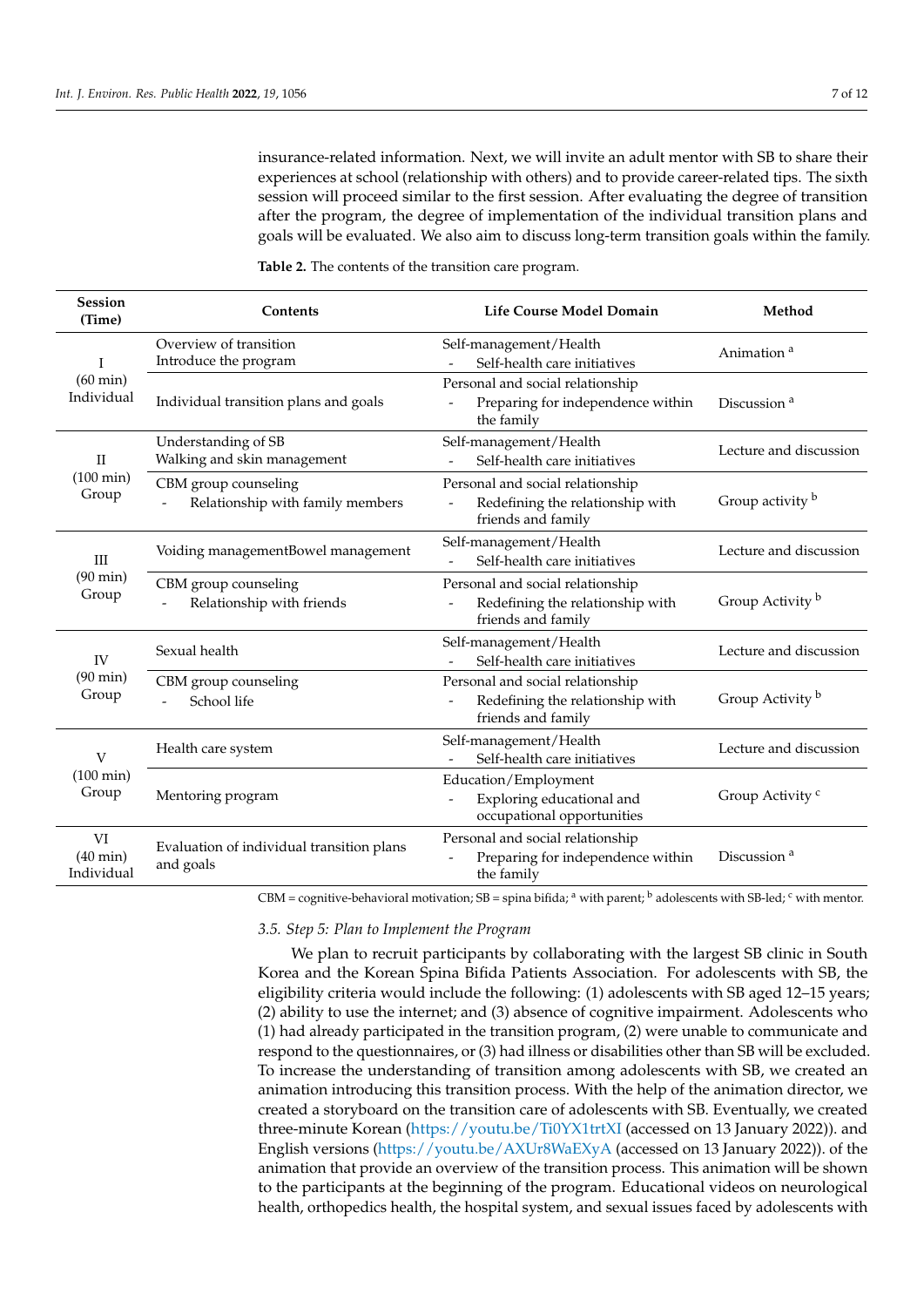SB will be filmed, featuring experts (three pediatric nurse practitioners) and the research team. We will make the participants watch these educational videos together while other programs are being conducted in real-time.

## *3.6. Step 6: Plan for Evaluation*

According to the program objectives set through Steps 1–2 of the IM process, the hypotheses will test whether the transition readiness improved in the intervention group relative to the comparison group.

The CVI of the educational content of the transition care program was evaluated by experts. The group of experts comprised two pediatric urologists, a pediatric orthopedist, two child health nursing professors, and a pediatric nurse practitioner, all of whom had either directly cared for patients with SB or were experts in SB. The result of overall CVI was 0.99, and the item content validity index (I-CVI) ranged from 0.83 to 1.00. Moreover, the program contents were supplemented according to experts' opinions that easy terms and pictures are needed to help adolescents with SB understand self-management. For program performance, the research team, three pediatric nurse practitioners, and two social workers wrote a program scenario and discussed how to proceed with the program. The research team pre-practice was also conducted, such as confirming the use of content sharing and group division for smooth use of Zoom in the transition program.

To measure the effectiveness of the program, we will measure the appropriate concepts based on the framework of the program; self-management/health domain (transition readiness and sexual health), personal and social relationships domain (social support, including relationships with friends, teachers, and family), and education/employment domain (career readiness). The first and sixth sessions will be conducted online with the participants and their families to establish and evaluate the individual transition plans. For the individual transition plans, we will use the template provided in a previous study on the transition of adolescents with SB [\[36\]](#page-11-9). We will amend and use the template of the individual transition plan for the Korean context. This template consists of prioritized goals, current status and plans, actions for planning, target dates, and complete dates (Supplementary File S2). To establish the individual transition plans, we have developed a checklist to assess the current transition levels of adolescents with SB (Supplementary File S3). The checklist comprises 50 questions distributed among five domains, based on previous studies [\[2,](#page-10-1)[3](#page-10-2)[,36–](#page-11-9)[38\]](#page-11-11), and five general problems affecting the transition of adolescents with SB, established based on our results. The CVI of the checklist was assessed by the multidisciplinary panel. The result of overall CVI was 0.96, and the I-CVI ranged from 0.78 to 1.00.

To confirm the effects of the developed program, we would use a quasi-experimental pre-post design. According to the rule stating a sample size of 12 per group for a pilot study [\[39\]](#page-11-12), we will recruit 12 participants per group. The data of participants will be collected using self-reported questionnaire surveys. The assessment time points will be before the program, immediately after program completion, and four weeks after program completion. The data will be analyzed using IBM SPSS Statistics software version 26 (IBM Corp., Armonk, NY, USA). The Cronbach's alpha will be measured for the internal consistency of the scales. Descriptive statistics will be used to summarize the characteristics of the participants. For the assessment of sample homogeneity, Fisher's exact test and the  $x^2$  test will be used. To determine the effect of the pre-post program among the groups, repeated measures ANOVA will be conducted.

#### **4. Discussion**

This study described the systematic process of developing an online-based transition care program for adolescents with SB. Although most previous studies have been conducted with a focus on the effects of interventions during the transition of this population [\[21–](#page-10-19)[24\]](#page-10-20), there is insufficient evidence on the effectiveness of these transition programs [\[7\]](#page-10-6), and the components of previous interventions are unclear as most of them have not included the target population during program development  $[40]$ . Therefore, the present study is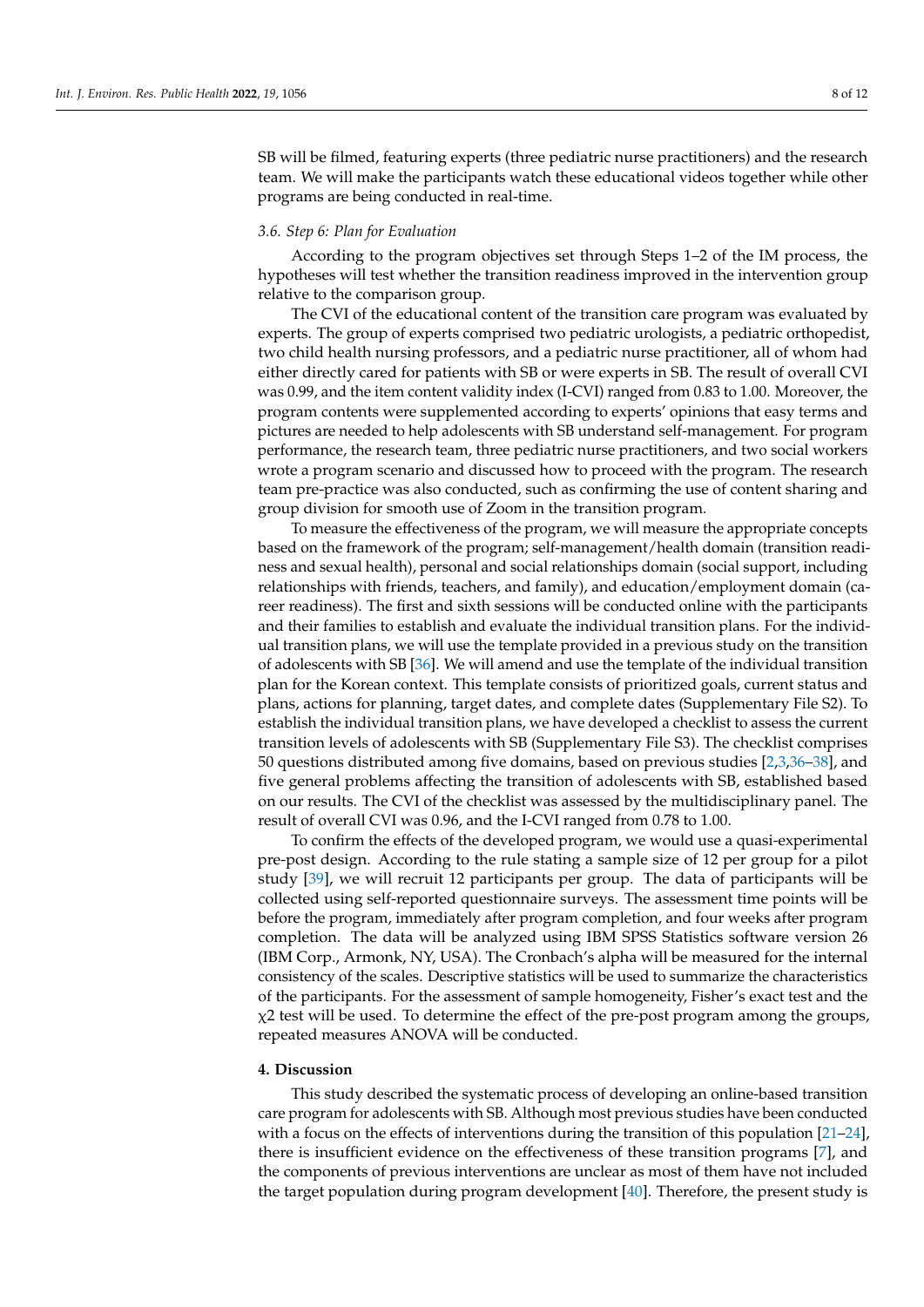meaningful because it is the first attempt to systematically present the process of developing a program for the transition of adolescents with SB to adulthood. IM used in this study is a systematic process that emphasizes theory-, evidence-, and practice-based intervention [\[33\]](#page-11-6). We, therefore, used IM to develop a theory-, evidence-, and practice-based program for adolescents with SB, despite it being a time- and effort-consuming process.

The first strength of our program is that it emphasizes the practical problems faced during transition through a literature review [\[25\]](#page-10-21) and assesses the needs of the transition program for adolescents with SB [\[3\]](#page-10-2). Based on this, we aim to establish the individual transition plans considering each participant's clinical and general characteristics. Moreover, we identified that adolescents with SB have high educational requirements during the transition period to understand the health insurance system, SB-related urinary disease management, SB-related nervous system symptoms, and self-catheterization management. These findings enabled us to design our program with integrated individual and group activity sessions. Therefore, this program will provide content that is tailored (i.e., individual transition plan) and general (i.e., education and group activities) for the successful transition of adolescents with SB.

The second strength of the program is that it would lead to parental involvement in the transition care program. Family is an important factor during the transition of adolescents with chronic conditions [\[41\]](#page-11-14), and this program will help to increase the parents' interest and awareness of their child's transition by encouraging participation while establishing transition plans.

The third strength of the program is that it includes a multidisciplinary panel that consists of four young adults with SB (19–25 years), two pediatric urologists, two pediatric nurse practitioners, and a pediatric orthopedist. The program content accuracy can be verified with the participants of a large number of experts who have the latest information on how to educate individuals with SB. Moreover, we conducted the study through discussions and obtained advice from the panel at each step of the IM. The contents of the program reflect the experience of transitioning participants with SB and the clinical practice of health care professionals.

The final strength of the program is that it is an online-based transition care program, which makes it easily accessible by the participants and their families [\[42\]](#page-11-15). Furthermore, being able to participate regardless of the geographical location is the most significant advantage of online programs. Adolescents living in distant regions from hospitals usually face challenges in accessing these health education programs; therefore, this program could be a good opportunity for them to be involved. Moreover, an online-based program is also more useful during the current COVID-19 pandemic. Above all, the online-based program can allow more anonymity than face-to-face programs [\[42\]](#page-11-15); therefore, it could encourage sincere involvement from the participants who are socially anxious and reserved.

#### *4.1. Implication for Transition Care Programs*

This study suggests important implications of transition care for adolescents with chronic conditions.

First, health care professionals should establish tailored transition plans by monitoring the clinical characteristics and transition levels of adolescents with SB. Moreover, health care professionals should make an effort to raise awareness and interest in transition among children and adolescents by explaining the concept of transition from childhood. Second, health care professionals should provide transition care programs that parents can participate in with their children. As parents participate in the program together, the transition care will be managed at home, which will promote the transition of adolescents with SB. Third, Adolescents with SB should be provided with an integrated transition program that focuses on physical self-management and includes interpersonal relationships, education courses, and occupational opportunities.

Therefore, health care professionals should provide counseling that considers these aspects and, if necessary, link with the local community. Government-level support and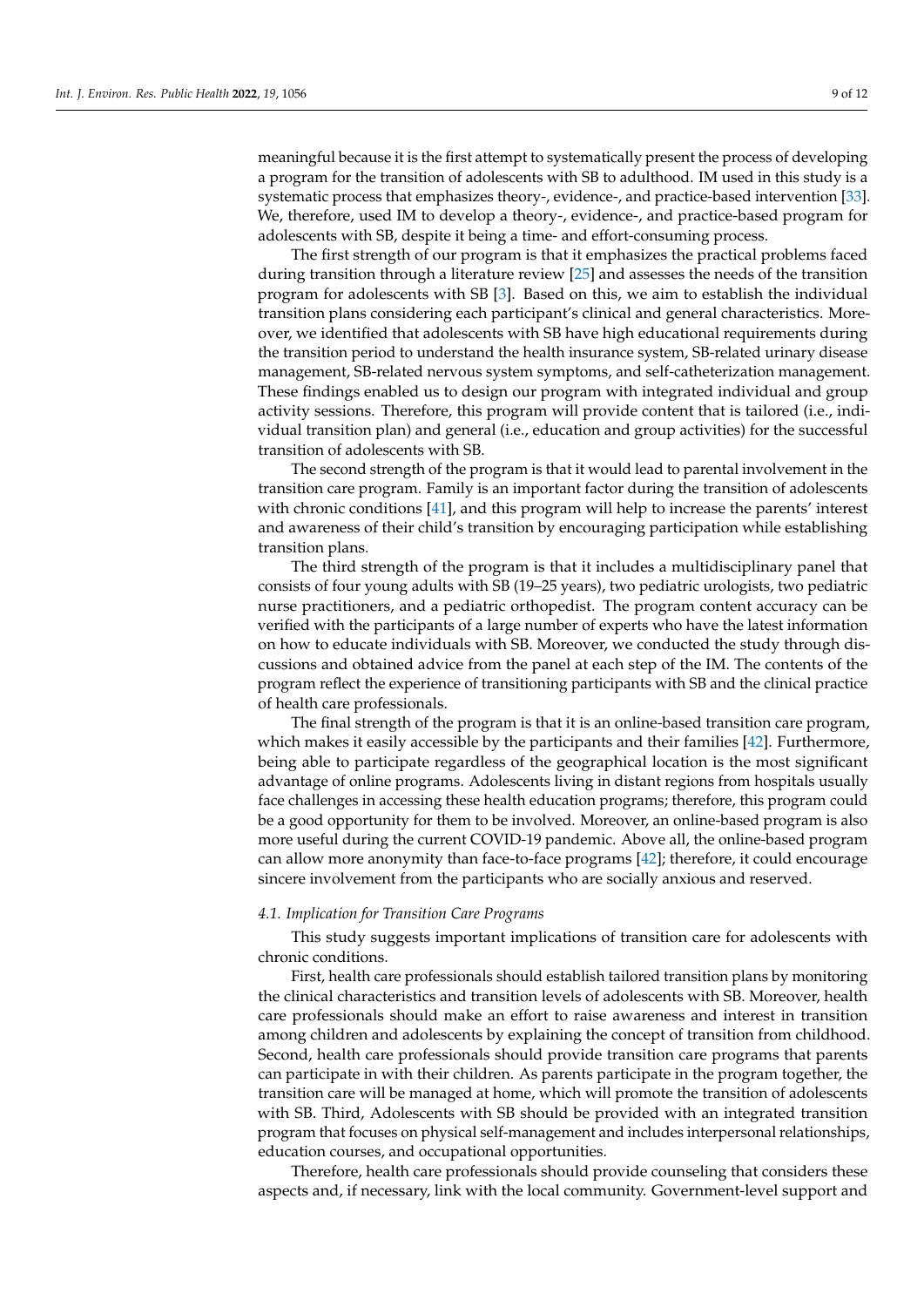efforts are also needed to create an environment and policies that can provide an integrated transition program to youth with chronic diseases.

#### *4.2. Limitations and Recommendations*

This study has some limitations. First, we developed the transition checklist based on the literature review and expert advice to assess the current level of transition for adolescents with SB; however, the checklist is limited due to a lack of validation. Therefore, it is unclear whether this checklist accurately captures the transition levels in adolescents with SB. In the future, we recommend validating this checklist in adolescents with SB for the accurate identification of transition levels. Second, although this study followed IM, a systematic intervention development process, we could not confirm its effectiveness. Therefore, we aim to conduct further studies that evaluate and demonstrate the effectiveness of the transition care program for adolescents with SB. Third, when comparing online programs with face-to-face programs, there is a limit to non-verbal communication because of the screen limitation of the online interface. Moreover, passive participation may occur depending on the participants' characteristics, or they may feel difficult to interact. Therefore, the health care professionals and the researchers who conducted the transition care program should try to promote participation by providing questions and feedback to the participants so that continuous interaction can occur. For this, it will be necessary to pre-practice the online program in advance and understand the characteristics of the subject. Lastly, it can be difficult to collaborate with experts who have experience caring for SB in clinical practice. Therefore, it is expected that continuous multidisciplinary research and practice will be carried out in the future, an expert network will be formed, and eventually, various studies on the transition of chronic conditions will proceed.

# **5. Conclusions**

A systematic approach for developing a transitional care program is necessary to ensure the successful transition of adolescents with SB to adulthood. The transition care program, developed with a systematic approach, could provide fundamental data for developing an intervention program to guide the transition of adolescents with SB. The feasibility of this transitional care program will be validated to evaluate the effect of this program based on our evaluation plan.

**Supplementary Materials:** The following supporting information can be downloaded at: [https:](https://www.mdpi.com/article/10.3390/ijerph19031056/s1) [//www.mdpi.com/article/10.3390/ijerph19031056/s1,](https://www.mdpi.com/article/10.3390/ijerph19031056/s1) File S1: mind map to express the goals of transition for adolescents with spina bifida, File S2: individual transition plan for spina bifida, File S3: checklist to assess the level of transition for spina bifida.

**Author Contributions:** Conceptualization, E.K.C., H.Y. and E.B.; methodology, E.K.C., H.Y. and E.B.; data curation, E.K.C., H.Y. and E.B.; writing—original draft preparation, E.K.C. and E.B.; writing review and editing, E.K.C. and E.B. supervision, E.K.C.; project administration, E.K.C.; funding acquisition, E.K.C. All authors have read and agreed to the published version of the manuscript.

**Funding:** This work was supported by a grant from the National Research Foundation of Korea (NRF) funded by the Korean government (Ministry of Science and ICT, MSIT; No. 2019R1F1A1051257).

**Institutional Review Board Statement:** Not applicable.

**Informed Consent Statement:** Not applicable.

**Data Availability Statement:** Data sharing not applicable to this article as no datasets were generated or analyzed during the current study.

**Acknowledgments:** This research was supported by the Brain Korea 21 FOUR project funded by National Research Foundation (NRF) of Korea, Yonsei University College of Nursing.

**Conflicts of Interest:** The authors declare no conflict of interest.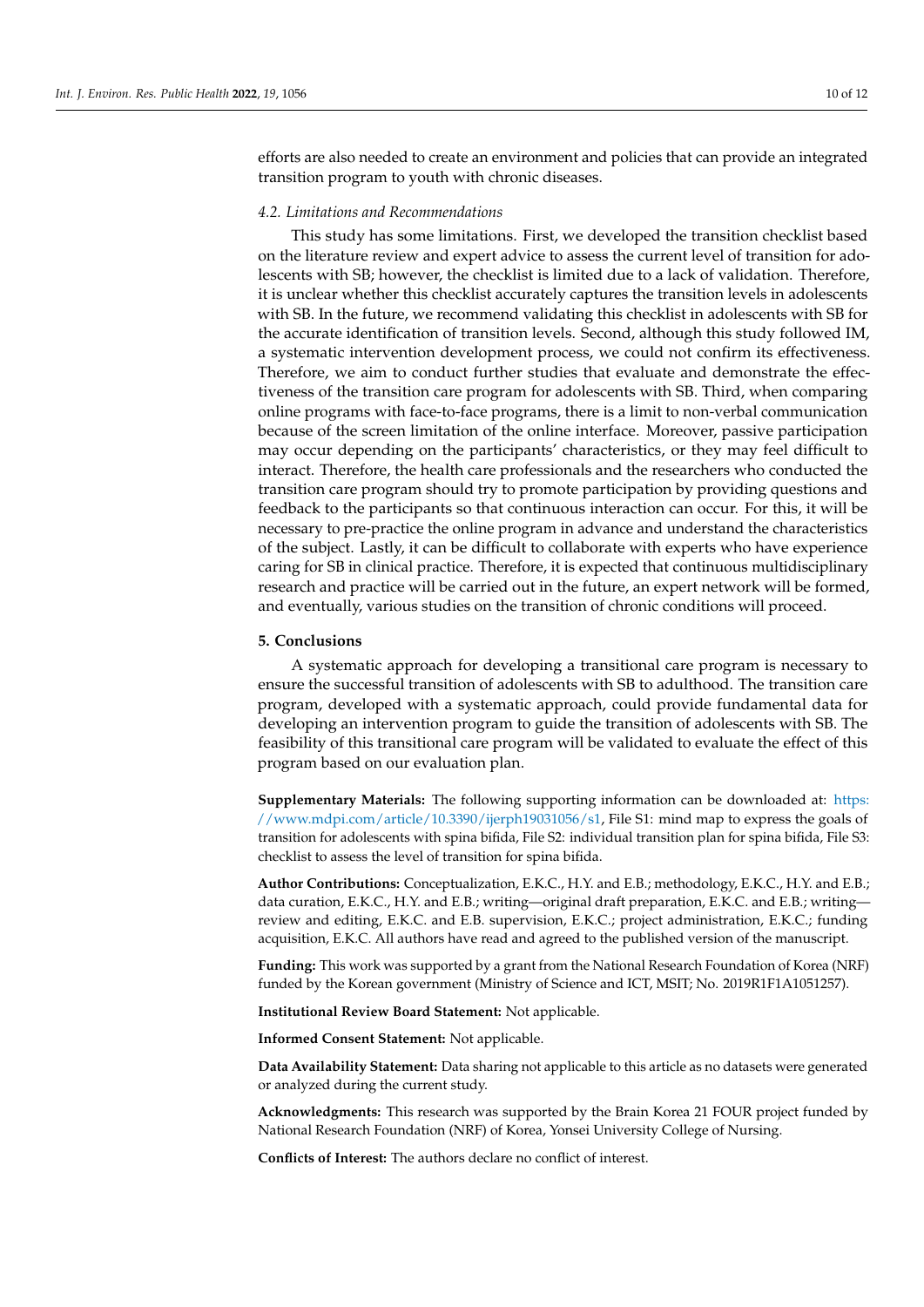# **References**

- <span id="page-10-0"></span>1. Copp, A.J.; Adzick, N.S.; Chitty, L.S.; Fletcher, J.M.; Holmbeck, G.N.; Shaw, G.M. Spina bifida. *Nat. Rev. Dis. Primers* **2015**, *1*, 15007. [\[CrossRef\]](http://doi.org/10.1038/nrdp.2015.7) [\[PubMed\]](http://www.ncbi.nlm.nih.gov/pubmed/27189655)
- <span id="page-10-1"></span>2. Spina Bifida Association. Guidelines for the Care of People with Spina Bifida. 2018. Available online: [http://spinabifidaassociation.](http://spinabifidaassociation.org/guidelines) [org/guidelines](http://spinabifidaassociation.org/guidelines) (accessed on 18 September 2021).
- <span id="page-10-2"></span>3. Choi, E.K.; Bae, E.; Ji, Y.; Jung, E.; Yang, S.H. Discrepancies in educational needs for transition in adolescents and young adults with spina bifida in South Korea: Use of the Borich needs assessment model. *J. Pediatr. Nurs.* **2021**, *61*, 318–324. [\[CrossRef\]](http://doi.org/10.1016/j.pedn.2021.08.018)
- <span id="page-10-3"></span>4. Wagner, R.; Linroth, R.; Gangl, C.; Mitchell, N.; Hall, M.; Cady, R.; Christenson, M. Perception of secondary conditions in adults with spina bifida and impact on daily life. *Disabil. Health J.* **2015**, *8*, 492–498. [\[CrossRef\]](http://doi.org/10.1016/j.dhjo.2015.03.012)
- <span id="page-10-4"></span>5. Holmbeck, G.N.; Kritikos, T.K.; Stern, A.; Ridosh, M.; Friedman, C.V. The transition to adult health care in youth with spina bifida: Theory, measurement, and interventions. *J. Nurs. Scholarsh.* **2021**, *53*, 198–207. [\[CrossRef\]](http://doi.org/10.1111/jnu.12626)
- <span id="page-10-5"></span>6. Ulus, Y.; Tander, B.; Akyol, Y.; Ulus, A.; Tander, B.; Bilgici, A.; Kuru, O.; Akbas, S. Functional disability of children with spina bifida: Its impact on parents' psychological status and family functioning. *Dev. Neurorehabil.* **2012**, *15*, 322–328. [\[CrossRef\]](http://doi.org/10.3109/17518423.2012.691119)
- <span id="page-10-6"></span>7. Campbell, F.; Biggs, K.; Aldiss, S.K.; O'Neill, P.M.; Clowes, M.; McDonagh, J.; While, A.; Gibson, F. Transition of care for adolescents from paediatric services to adult health services. *Cochrane Database Syst. Rev.* **2016**, *4*, Cd009794. [\[CrossRef\]](http://doi.org/10.1002/14651858.CD009794.pub2)
- <span id="page-10-7"></span>8. Choi, E.K.; Im, Y.J.; Han, S.W. Bowel management and quality of life in children with spina bifida in South Korea. *Gastroenterol. Nurs.* **2017**, *40*, 208–215. [\[CrossRef\]](http://doi.org/10.1097/SGA.0000000000000135)
- <span id="page-10-8"></span>9. Sturgeon, J.A.; Dixon, E.A.; Darnall, B.D.; Mackey, S.C. Contributions of physical function and satisfaction with social roles to emotional distress in chronic pain: A collaborative health outcomes information registry (choir) study. *Pain* **2015**, *156*, 2627–2633. [\[CrossRef\]](http://doi.org/10.1097/j.pain.0000000000000313) [\[PubMed\]](http://www.ncbi.nlm.nih.gov/pubmed/26230739)
- <span id="page-10-9"></span>10. De Hert, M.; Correll, C.U.; Bobes, J.; Cetkovich-Bakmas, M.; Cohen, D.; Asai, I.; Detraux, J.; Gautam, S.; Möller, H.-J.; Ndetei, D.M.; et al. Physical illness in patients with severe mental disorders. I. Prevalence, impact of medications and disparities in health care. *World Psychiatry* **2011**, *10*, 52–77. [\[CrossRef\]](http://doi.org/10.1002/j.2051-5545.2011.tb00014.x) [\[PubMed\]](http://www.ncbi.nlm.nih.gov/pubmed/21379357)
- <span id="page-10-10"></span>11. Holmbeck, G.N.; DeLucia, C.; Essner, B.; Kelly, L.; Zebracki, K.; Friedman, D.; Jandasek, B. Trajectories of psychosocial adjustment in adolescents with spina bifida: A 6-year, four-wave longitudinal follow-up. *J. Consult. Clin. Psychol.* **2010**, *78*, 511–525. [\[CrossRef\]](http://doi.org/10.1037/a0019599)
- 12. Sawin, K.J.; Bellin, M.H. Quality of life in individuals with spina bifida: A research update. *Dev. Disabil. Res. Rev.* **2010**, *16*, 47–59. [\[CrossRef\]](http://doi.org/10.1002/ddrr.96) [\[PubMed\]](http://www.ncbi.nlm.nih.gov/pubmed/20419771)
- <span id="page-10-11"></span>13. Holmbeck, G.N.; Devine, K.A. Psychosocial and family functioning in spina bifida. *Dev. Disabil. Res. Rev.* **2010**, *16*, 40–46. [\[CrossRef\]](http://doi.org/10.1002/ddrr.90) [\[PubMed\]](http://www.ncbi.nlm.nih.gov/pubmed/20419770)
- <span id="page-10-12"></span>14. Zukerman, J.M.; Devine, K.A.; Holmbeck, G.N. Adolescent predictors of emerging adulthood milestones in youth with spina bifida. *J. Pediatr. Psychol.* **2011**, *36*, 265–276. [\[CrossRef\]](http://doi.org/10.1093/jpepsy/jsq075) [\[PubMed\]](http://www.ncbi.nlm.nih.gov/pubmed/20855288)
- <span id="page-10-13"></span>15. Psihogios, A.M.; Holmbeck, G.N. Discrepancies in mother and child perceptions of spina bifida medical responsibilities during the transition to adolescence: Associations with family conflict and medical adherence. *J. Pediatr. Psychol.* **2013**, *38*, 859–870. [\[CrossRef\]](http://doi.org/10.1093/jpepsy/jst047)
- <span id="page-10-14"></span>16. Thibadeau, J.K.; Alriksson-Schmidt, A.I.; Zabel, T.A. The national spina bifida program transition initiative: The people, the plan, and the process. *Pediatr. Clin. N. Am.* **2010**, *57*, 903–910. [\[CrossRef\]](http://doi.org/10.1016/j.pcl.2010.07.010)
- <span id="page-10-15"></span>17. Devine, K.A.; Wasserman, R.M.; Gershenson, L.S.; Holmbeck, G.N.; Essner, B.S. Mother-adolescent agreement regarding decisionmaking autonomy: A longitudinal comparison of families of adolescents with and without spina bifida. *J. Pediatr. Psychol.* **2011**, *36*, 277–288. [\[CrossRef\]](http://doi.org/10.1093/jpepsy/jsq093)
- <span id="page-10-16"></span>18. Beal, S.J.; Riddle, I.K.; Kichler, J.C.; Duncan, A.; Houchen, A.; Casnellie, L.; Woodward, J.; Corathers, S.D. The associations of chronic condition type and individual characteristics with transition readiness. *Acad. Pediatr.* **2016**, *16*, 660–667. [\[CrossRef\]](http://doi.org/10.1016/j.acap.2016.06.007)
- <span id="page-10-17"></span>19. Streur, C.S.; Moloci, N.M.; Kraft, K.H.; Sarma, A.V.; Shahinian, V.B.; Hollingsworth, J.M. Trends in procedures to initiate renal replacement therapy among people living with spina bifida. *J. Urol.* **2021**, *205*, 250–256. [\[CrossRef\]](http://doi.org/10.1097/JU.0000000000001314)
- <span id="page-10-18"></span>20. White, P.H.; McManus, M.A.; McAllister, J.W.; Cooley, W.C. A primary care quality improvement approach to health care transition. *Pediatr. Ann.* **2012**, *41*, e1–e7. [\[CrossRef\]](http://doi.org/10.3928/00904481-20120426-07) [\[PubMed\]](http://www.ncbi.nlm.nih.gov/pubmed/22587507)
- <span id="page-10-19"></span>21. Betz, C.L.; Smith, K.; Macias, K. Testing the transition preparation training program: A randomized controlled trial. *Int. J. Child Adolesc. Health* **2010**, *3*, 595–607. [\[PubMed\]](http://www.ncbi.nlm.nih.gov/pubmed/22229060)
- <span id="page-10-22"></span>22. Seeley, A.; Lindeke, L. Developing a transition care coordination program for youth with spina bifida. *J. Pediatr. Health Care* **2017**, *31*, 627–633. [\[CrossRef\]](http://doi.org/10.1016/j.pedhc.2017.04.015) [\[PubMed\]](http://www.ncbi.nlm.nih.gov/pubmed/28760316)
- 23. Betz, C.L.; Smith, K.A.; Van Speybroeck, A.; Hernandez, F.V.; Jacobs, R.A. Movin' on up: An innovative nurse-led interdisciplinary health care transition program. *J. Pediatr. Health Care* **2016**, *30*, 323–338. [\[CrossRef\]](http://doi.org/10.1016/j.pedhc.2015.08.005)
- <span id="page-10-20"></span>24. Betz, C.L.; Smith, K.; Van Speybroeck, A.; Jacobs, R.A.; Rivera, N.; Lee, J.; Saghhafi, S.; Nguyen, B.; Tu, H. Descriptive analysis and profile of health care transition services provided to adolescents and emerging adults in the movin' on up health care transition program. *J. Pediatr. Health Care* **2018**, *32*, 273–284. [\[CrossRef\]](http://doi.org/10.1016/j.pedhc.2017.11.006)
- <span id="page-10-21"></span>25. Choi, E.K.; Bae, E.; Jang, M. Transition programs for adolescents and young adults with spina bifida: A mixed-methods systematic review. *J. Adv. Nurs.* **2021**, *77*, 608–621. [\[CrossRef\]](http://doi.org/10.1111/jan.14651)